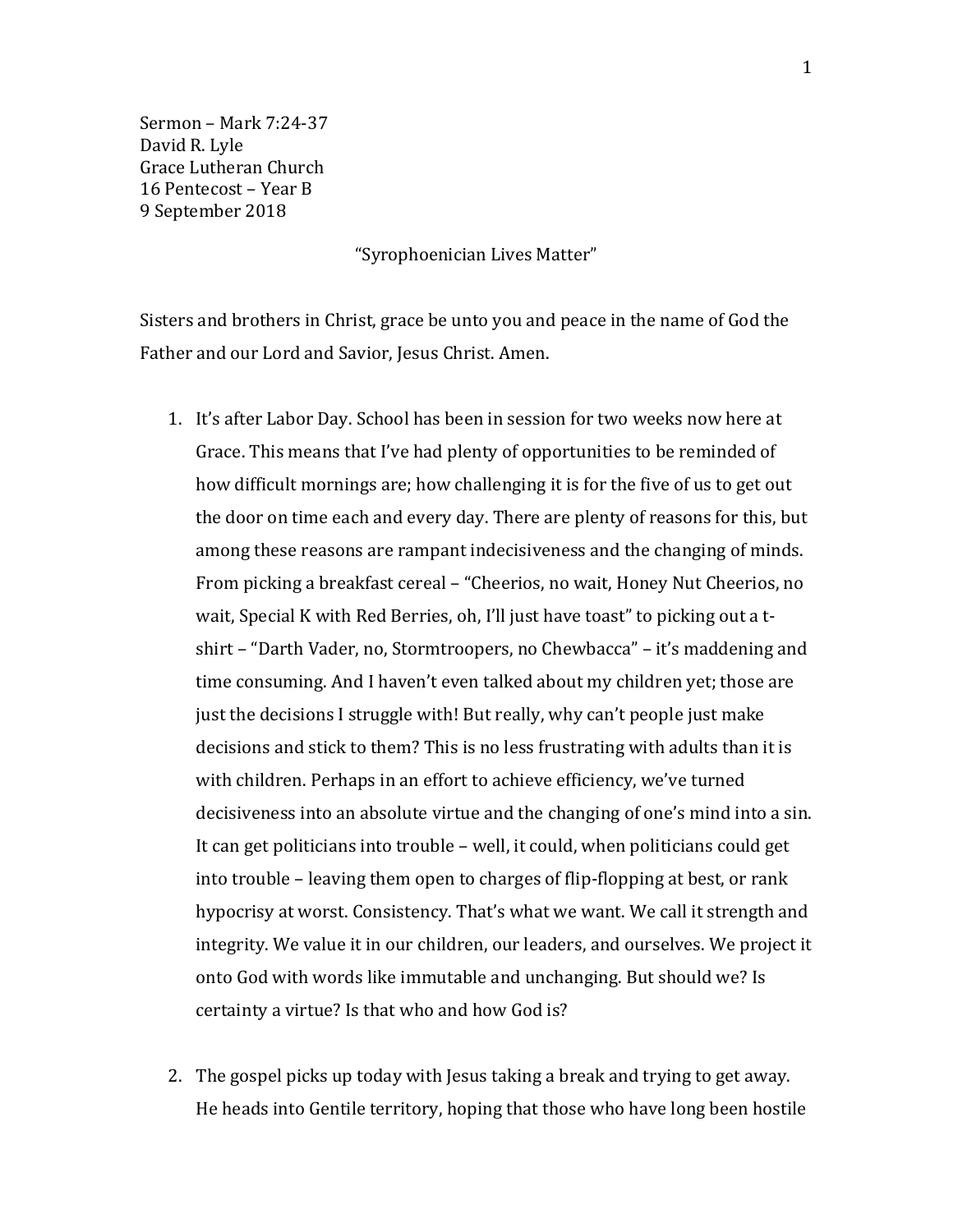to his people will be indifferent to his presence. A Syrophoenician woman, desperate in the face of her daughter's bondage to demonic power, comes to Jesus and begs Jesus to heal the girl. This seems like the sort of thing that would be right up Jesus' alley. But his mind is made up. He, an Israelite, has come to save the children of Israel; come to save them *from the likes of her*. Jesus refuses, and not kindly, either: "Let the children be fed first, for it is not fair to take the children's food and throw it to the dogs." The dogs. He refuses the request of a desperate mother, and calls her a dog in the process. Withholding of healing and name calling; these are bad enough behaviors for the Son of God but what happens next his worse. She replies, "Sir, even the dogs under the table eat the children's crumbs." And Jesus, Son of God Incarnate, *changes his mind* and heals her daughter. What are we dealing with here? If Jesus, God's Son, can't be trusted to stay the course, well, where does that leave us?

3. It leaves us standing in this woman's shoes, standing face to face with Jesus Christ. She knew that Jesus was right. She did not argue that she deserved anything; did not argue that she had equal standing to the children of Israel; she didn't really argue at all. She simply knew that this Jesus was her daughter's only hope, and she clung to faith that the goodness of Jesus' God was big enough to not only fill a tabletop, but that it was a goodness so great that it would fill the table – fill this earth – and then fall, overflowing, to the floor. Even to her daughter. Ever to herself. And in the face of such faith, such rightness about his own mission, Jesus can't really do anything but agree with her. Even if that means changing course and changing his mind. And in that moment, we see the face and the grace of God. For what is grace if not a divine change of mind? This woman doesn't deserve it, and neither do we. God had said how sinners would be dealt with. And then, as Jesus walks the earth and looks into our eyes, the story changes. Jesus flip-flops. God's mind changes. Instead of punishment, healing. Instead of death, life. Instead of dogs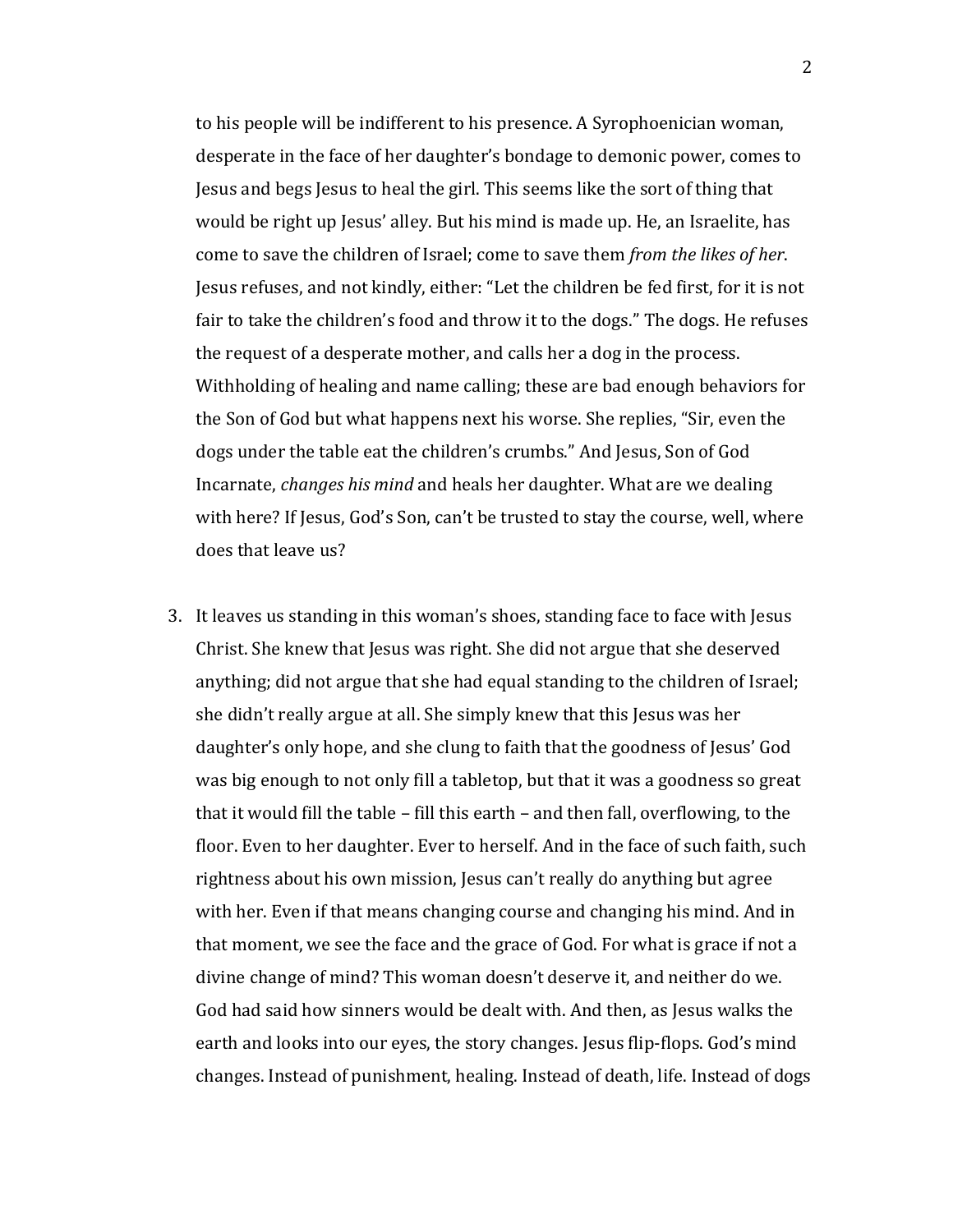clawing after crumbs, we ourselves are invited, fully human for the first time, to the table of grace.

- 4. In this grace, the story between God and us changes forever. Jesus soon encounters a man who can neither hear nor speak. "Ephphatha," Jesus says. "Be opened." The man's ears take in the voice of his Lord, his tongues lets loose a song of praise! But this only happens, it seems, because of what happened first; because of the Syrophoenician woman who opened her mouth and spoke her mind right to Jesus' face, and because Jesus met her with open ears and mind open to her cries. Ephphatha! Be opened! Where the way once seemed closed between God and us, in Christ we see God's mind changed and the way opened forever. Thank God that God doesn't value consistency over grace, or immutability over us.
- 5. And if this is true, then what are we to say to and about one another? James reminds us today that we make distinctions among ourselves, privileging wealth and status, not to mention skin color, and denigrating those who seem different, lower, less than. But if Jesus can value this unnamed woman and her daughter, whom will Jesus not value? And if Jesus extends grace and healing to all, then from whom shall we withhold value and worth? Ephphatha! Be opened! This is a gospel imperative for us. In the face of cries for decency and dignity, it seems that we could at least open our ears and listen to others as they speak of suffering to us. We are reminded this week of the challenges of racism within our national narrative. When our neighbors cry, "Black Lives Matter," we could at least say, "I agree. You do matter. To me, and to God. Let me listen to your story." Sure beats setting your sneakers on fire and insisting there aren't deep, systemic problems to address. Be open, ears – be open, people. These are Jesus' words to us today.
- 6. Jesus, after all, had plenty of reasons to not value Syrophoenician lives. But he changed his mind. About what people do you need to change your mind,